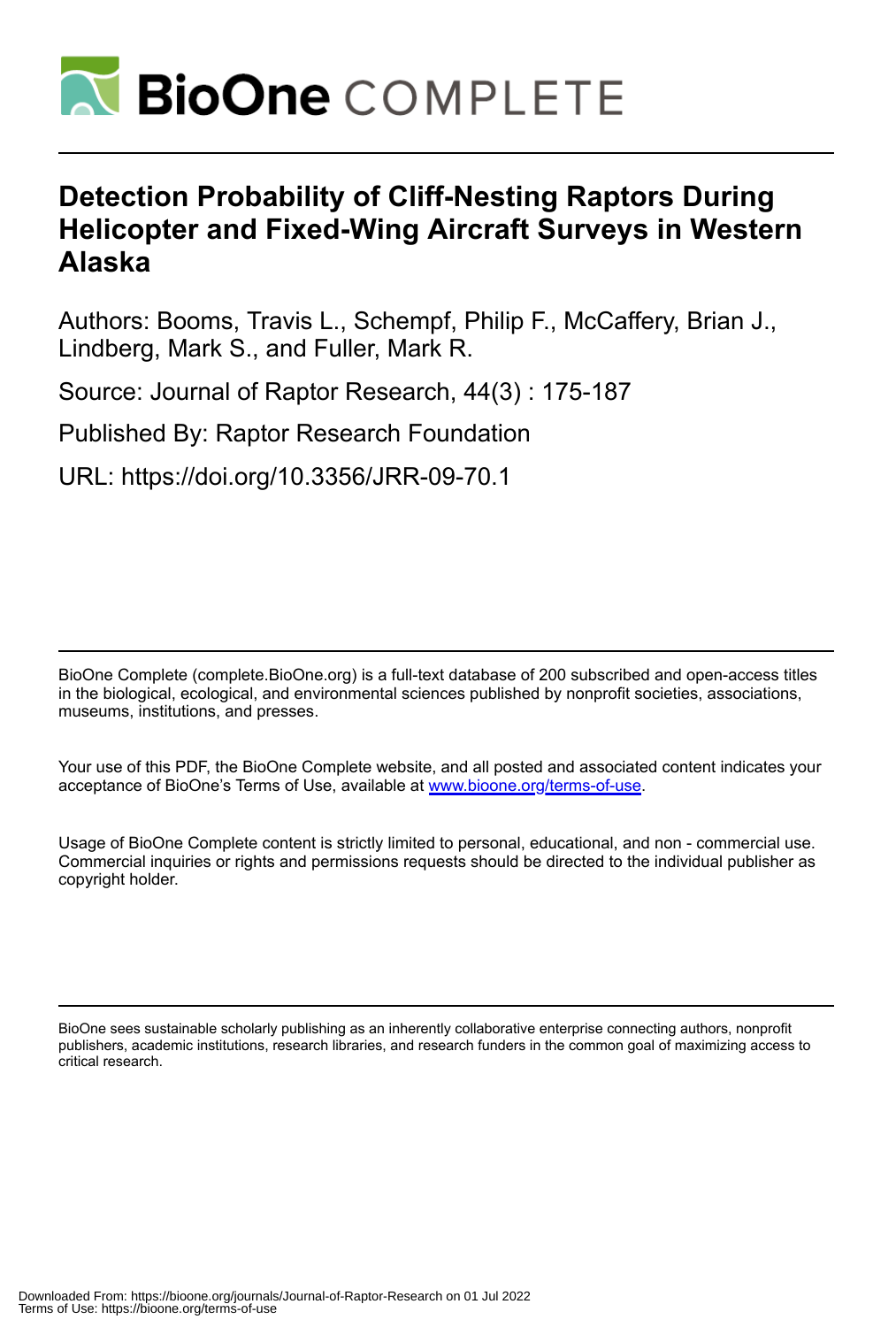## DETECTION PROBABILITY OF CLIFF-NESTING RAPTORS DURING HELICOPTER AND FIXED-WING AIRCRAFT SURVEYS IN WESTERN ALASKA

TRAVIS L. BOOMS1

University of Alaska Fairbanks, Department of Biology and Wildlife, 211 Irving I, Fairbanks, AK 99775 U.S.A. and University of Alaska Fairbanks, Institute of Arctic Biology, 902 North Koyukuk Drive, P.O. Box 757000, Fairbanks, AK 99775 U.S.A.

PHILIP F. SCHEMPF

U.S. Fish and Wildlife Service, Migratory Bird Management-Raptors, 3000 Vintage Boulevard, Suite 240, Juneau, AK 99801 U.S.A.

BRIAN J. MCCAFFERY

U.S. Fish and Wildlife Service, Yukon Delta National Wildlife Refuge, P.O Box 346, Bethel, AK 99559 U.S.A.

MARK S. LINDBERG

University of Alaska Fairbanks, Department of Biology and Wildlife and Institute of Arctic Biology, 211 Irving I, Fairbanks, AK 99775 U.S.A.

MARK R. FULLER

U.S. Geological Survey Forest and Rangeland Ecosystem Science Center, 970 Lusk Street, Boise, ID 83706 U.S.A.

ABSTRACT.—We conducted repeated aerial surveys for breeding cliff-nesting raptors on the Yukon Delta National Wildlife Refuge (YDNWR) in western Alaska to estimate detection probabilities of Gyrfalcons (Falco rusticolus), Golden Eagles (Aquila chrysaetos), Rough-legged Hawks (Buteo lagopus), and also Common Ravens (Corvus corax). Using the program PRESENCE, we modeled detection histories of each species based on single species occupancy modeling. We used different observers during four helicopter replicate surveys in the Kilbuck Mountains and five fixed-wing replicate surveys in the Ingakslugwat Hills near Bethel, AK. During helicopter surveys, Gyrfalcons had the highest detection probability estimate ( $\hat{p}$ ;  $\hat{p}$  = 0.79; SE 0.05), followed by Golden Eagles ( $\hat{p} = 0.68$ ; SE 0.05), Common Ravens ( $\hat{p} = 0.45$ ; SE 0.17), and Rough-legged Hawks ( $\hat{p} = 0.10$ ; SE 0.11). Detection probabilities from fixed-wing aircraft in the Ingakslugwat Hills were similar to those from the helicopter in the Kilbuck Mountains for Gyrfalcons and Golden Eagles, but were higher for Common Ravens ( $\hat{p}$  = 0.85; SE 0.06) and Rough-legged Hawks ( $\hat{p} = 0.42$ ; SE 0.07). Fixed-wing aircraft provided detection probability estimates and SEs in the Ingakslugwat Hills similar to or better than those from helicopter surveys in the Kilbucks and should be considered for future cliff-nesting raptor surveys where safe, low-altitude flight is possible. Overall, detection probability varied by observer experience and in some cases, by study area/aircraft type.

KEY WORDS: Golden Eagle; Aquila chrysaetos; Gyrfalcon; Falco rusticolus; Rough-legged Hawk; Buteo lagopus; aerial survey; detection probability.

PROBABILIDAD DE DETECCIÓN DE AVES RAPACES QUE ANIDAN EN BARRANCOS DURANTE MUESTREOS DESDE HELICÓPTEROS Y AVIONES CON ALAS FIJAS EN EL OESTE DE ALASKA

RESUMEN.—Realizamos muestreos aéreos replicados de aves rapaces que anidan en barrancos en el Refugio Nacional de Vida Silvestre del Delta Yukon en el oeste de Alaska para determinar las probabilidades de

<sup>1</sup> Present address: Alaska Department of Fish and Game, Wildlife Diversity Program, 1300 College Road, Fairbanks, AK 99701; email address: travis.booms@alaska.gov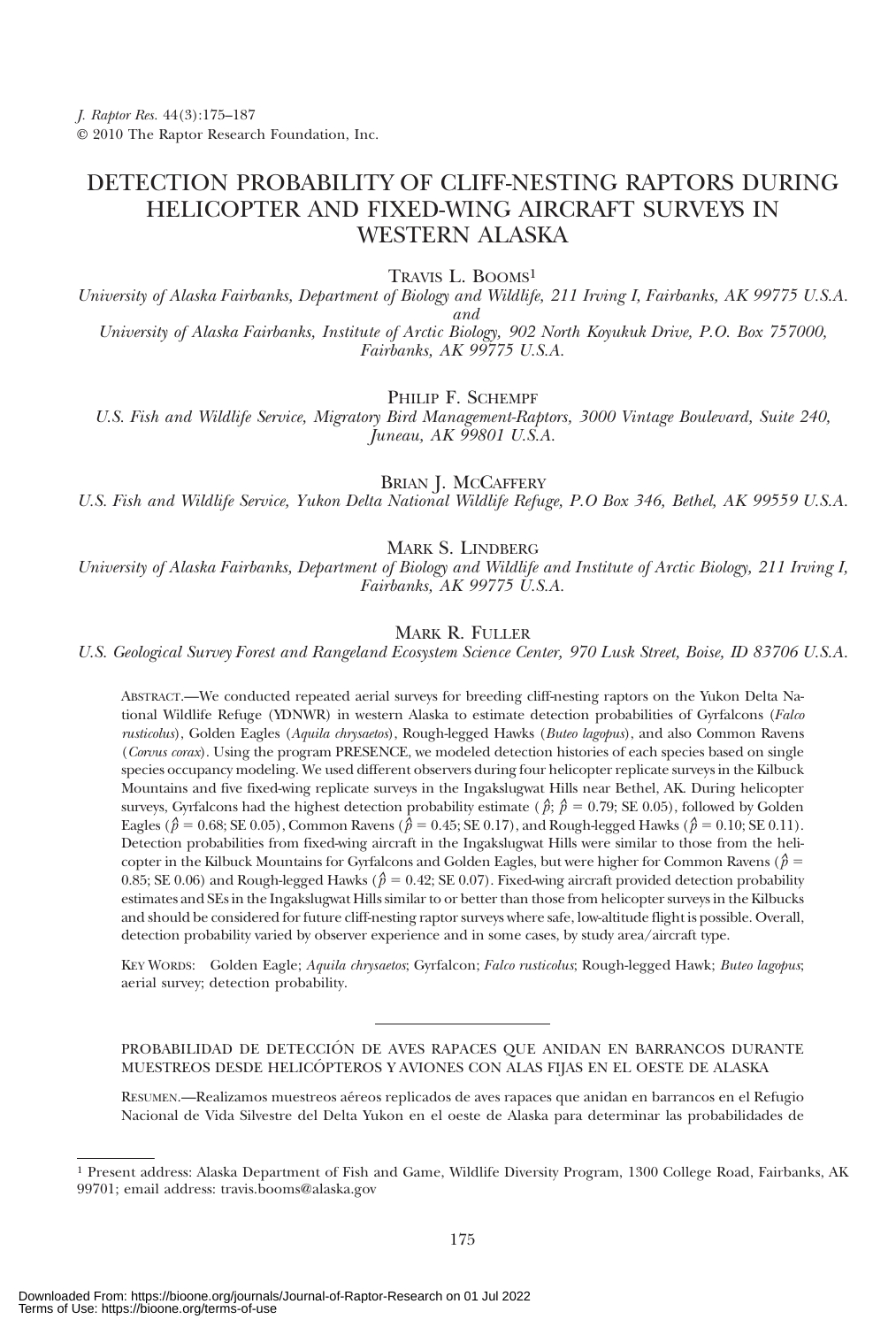detección de Falco rusticolus, Aquila chrysaetos, Buteo lagopus y de Corvus corax. Utilizando el programa PRESENCE, modelamos los históricos de detección de cada especie con base en modelos de ocupación por especie. Utilizamos observadores diferentes durante cuatro replicas de muestreo con helicóptero en las montañas Kilbuck y cinco muestreos desde un avión con alas fijas en las colinas Ingakslugwat cerca de Bethel, Alaska. Durante los muestreos desde helicóptero, F. rustcolis tuvo el mayor estimado de probabilidad de detección ( $\hat{p}$ ;  $\hat{p} = 0.79$ ; EE 0.05), seguido por A. *chrysaetos* ( $\hat{p} = 0.68$ ; EE 0.05), C. corax ( $\hat{p} = 0.45$ ; EE 0.17) y Buteo lagopus ( $\hat{p} = 0.10$ ; EE 0.11). Las probabilidades de detección desde el avión con alas fijas en las colinas Ingakslugwat fueron similares a las estimadas a partir de muestreos desde helicópteros en las montañas Kilbuck para F. rustcolis y A. chrysaetos, pero fueron mayores para C. corax ( $\hat{p} = 0.85$ ; EE 0.06) y para Buteo lagopus ( $\hat{p} = 0.42$ ; EE 0.07). Los muestreos desde el avión con alas fijas realizados en las colinas Ingakslugwat proveyeron estimados y errores estándar de la probabilidad de detección similares o mejores que los estimados a partir de muestreos desde helicópteros en Kilbucks. Por esto, en lugares en que sea posible realizar vuelos seguros a baja altitud, los primeros debieran ser considerados en el futuro para muestreos de aves rapaces que anidan en barrancos. En general, las probabilidades de detección variaron con la experiencia del observador y en algunos casos con el a´rea de estudio o tipo de aeronave.

[Traducción del equipo editorial]

Accounting for imperfect detection is an important component of rigorous wildlife surveys (Burnham 1981, Yoccoz et al. 2001, Pollock et al. 2002, Buckland 2006, Johnson 2008). Observers will miss some, possibly many animals during most surveys, and the detection probability likely varies with a number of factors such as weather, vegetation, animal color, and observer experience (Bowman and Schempf 1999, Rosenstock et al. 2002). Because detection probability can vary spatially and temporally, failing to estimate and account for variation in detection probability can bias inferences from counts (Link and Sauer 1998, Eberhardt et al. 1999, Thompson 2002).

Most survey protocols attempt to control for some of these factors by limiting surveys to similar, optimal conditions (e.g., conducted during good weather and with trained observers; Johnson 2008) or by integrating measures of some variables in analyses of counts. However, it is unreasonable to assume all or even most of the factors influencing bird detection probability can be measured accurately or controlled or accounted for by using covariates or constants (Nichols et al. 2000, Diefenbach et al. 2003). Results of counts that do not incorporate estimates of undetected but present animals rely on the assumption that detection probability is 1.0 and that it is constant among surveys (e.g., locations, time), or that the variability in detection probability is negligible compared to the size of potential change in counts (Johnson 2008). Assuming constant or nearconstant detection probability is widely practiced, as evidenced in 95% of land bird surveys conducted between 1989 and 1998 (Rosenstock et al. 2002).

Imperfect detection is rarely accounted for in the majority of raptor survey methods (Andersen 2007), despite early examples with Ospreys (Pandion haliaetus) by Henny et al. (1977) and Bald Eagles (Haliaeetus leucocephalus) by Grier et al. (1981). This is particularly germane to raptor conservation because many species are uncommon, elusive, or threatened, making population monitoring difficult and the application of rigorous survey techniques all the more vital (McDonald 2004). There have been some other examples of applying detectability estimates to different types of surveys and to several raptor species (e.g., Geissler and Fuller 1986, Anthony et al. 1999, MacKenzie et al. 2003, Good et al. 2007, Henneman et al. 2007, Conway et al. 2008, Martin et al. 2009). However, we were unable to find published aerial detection probability estimates for cliff-nesting raptors during the breeding season even though aerial surveys are a commonly used technique for surveying raptors (Andersen 2007).

Therefore, we investigated the detection probability of cliff-nesting raptors during helicopter and fixed-wing surveys on the Yukon Delta National Wildlife Refuge (YDNWR) in May 2007. Our objectives were (1) to estimate the detection probabilities of Gyrfalcons (Falco rusticolus), Golden Eagles (Aquila chrysaetos), Rough-legged Hawks (Buteo lagopus), and Common Ravens (Corvus corax) during aerial surveys; (2) to determine if detection probabilities were influenced by observers; and (3) to evaluate the usefulness of fixed-wing aircraft in cliff-nesting raptor surveys.

#### **METHODS**

We conducted aerial surveys for raptors in two study areas on the YDNWR in western Alaska, the Kilbuck Mountains and the Ingakslugwat Hills (hereafter called 'the Volcanoes') in May 2007.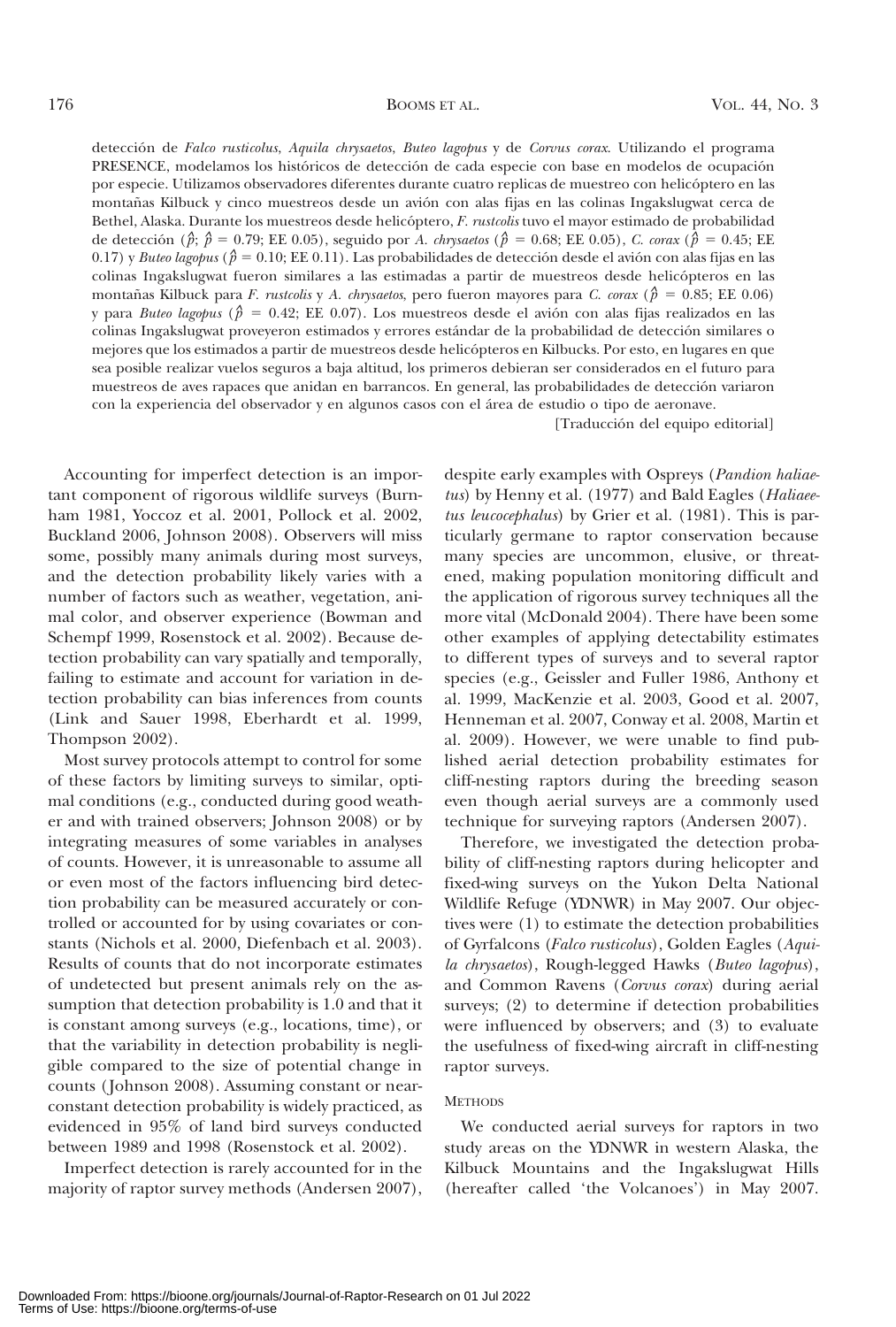The Kilbuck Mountains study area covers approximately 2000 km2, is located at approximately  $60^{\circ}21'$ N,  $160^{\circ}$ W, and includes much of the Kisaralik and Kwethluk river watersheds. The area consists of large, open valleys and low mountains reaching 975 m. Our focus was on cliff nests, and most cliffs are typically discrete rock faces less than 300 m in length that occur along riverbanks or on valley hillsides. Many of the cliffs in the headwaters occur in narrow canyons where access by fixed-wing aircraft is difficult or not possible. The study area supports relatively high numbers of breeding Gyrfalcons and Golden Eagles; lower numbers of Rough-legged Hawks and Common Ravens are present. For simplicity, we considered the Common Raven a cliffnesting raptor because of its similarity in breeding biology to raptors and the important role they play in creating and occupying cliff nests. The Kilbucks study area has been surveyed for cliff-nesting raptors on a mostly annual basis since 1977, and YDNWR maintains a GPS database of historical raptor nest sites.

The Volcanoes study area is dominated by small, inactive volcano craters typically less than 1 km wide and up to 200 m in height. The area is located at approximately  $61^{\circ}21^{\prime}N$ ,  $164^{\circ}W$  and covers 700 km<sup>2</sup>. The Volcanoes study area is surrounded by the vast lowland deltas of the Yukon and Kuskowkim rivers, and provides the only cliff habitat for 90 km in any direction. The Volcanoes area was more conducive to fixed-wing aircraft surveys because the open landscape and low topography allowed for safer maneuvering among sites and lower flights over nesting habitat compared to the mountainous Kilbuck study area. The Volcanoes study area contains among the highest known nesting densities of Gyrfalcons (Booms et al. 2008) with a mean inter-nest distance of 4.7 km (B. McCaffery unpubl. data). Rough-legged Hawks and Common Ravens also nest in large numbers in the area; Golden Eagle nest density is low relative to the other species in Volcanoes, and to eagle densities in the Kilbucks (B. McCaffery unpubl. data). All species nest on the inner walls of the volcanoes, on small cliffs along the margins of lava flows, at isolated tors, and, with the exception of Golden Eagles and Rough-legged Hawks, occasionally in isolated stands of small balsam poplar (Populus balsamifera). BJM and YDNWR colleagues have surveyed cliffnesting raptors in Volcanoes since 1988 and maintain a GPS database of historical nest sites.

General Survey Design. We followed the singlespecies, single-season study design for estimating

detection and occupancy probability (MacKenzie et al. 2002, 2006). Gyrfalcons were our primary study species, and we designed the study to maximize the quality and quantity of data obtained for this species by surveying sites where Gyrfalcons had previously been observed breeding, by timing the surveys to coincide with the Gyrfalcon incubation period, and by using species-specific survey decision rules (see last paragraph below). We modeled data from all species simultaneously in our first modeling step to determine if partitioning data by species and study area was justified (see Model Development below). Based on results from these models, we modeled data on each species separately.

We conducted four and five aerial surveys (hereafter referred to as replicate surveys) of historical raptor nest sites in the Kilbuck Mountains and Volcanoes study areas, respectively, in May 2007. During each replicate survey, we collected detection data for each raptor species at historical nest sites; a bird was detected or no bird was detected. We then created detection histories for each species across all sites and sampling occasions (MacKenzie et al. 2006).

We used the following terms and definitions throughout: Survey site: site of a nest used previously by a raptor and marked with a GPS-obtained latitude and longitude accurate to within  $\leq 20$  m. All GPS locations were obtained in prior years from a helicopter hovering approximately 10–20 m from a nest. The site was considered occupied if a bird or an egg was detected within approximately 500 m of the nest and this area served as our sampling unit. When multiple historical nests were located on a single cliff, we used only one GPS location to locate the survey site. *Detection probability* (p): the probability of a species being detected at a site given the site is occupied. Occupancy  $(\psi)$ : the probability that the species of interest is present at a site during the survey period. A site was considered occupied if the species was detected there during any of the surveys; confirming breeding status was not necessary for us to consider a site occupied.

For a number of reasons we chose historical nests instead of random sites as the basis for our sample units and the starting point for each survey site. First, essentially all suitable nesting habitat in both studies areas had been previously surveyed and the resulting historical nests represented the majority of sites used by cliff-nesting raptors in the study areas. Second, we wanted to test this methodology and using historical nests provided us the largest sample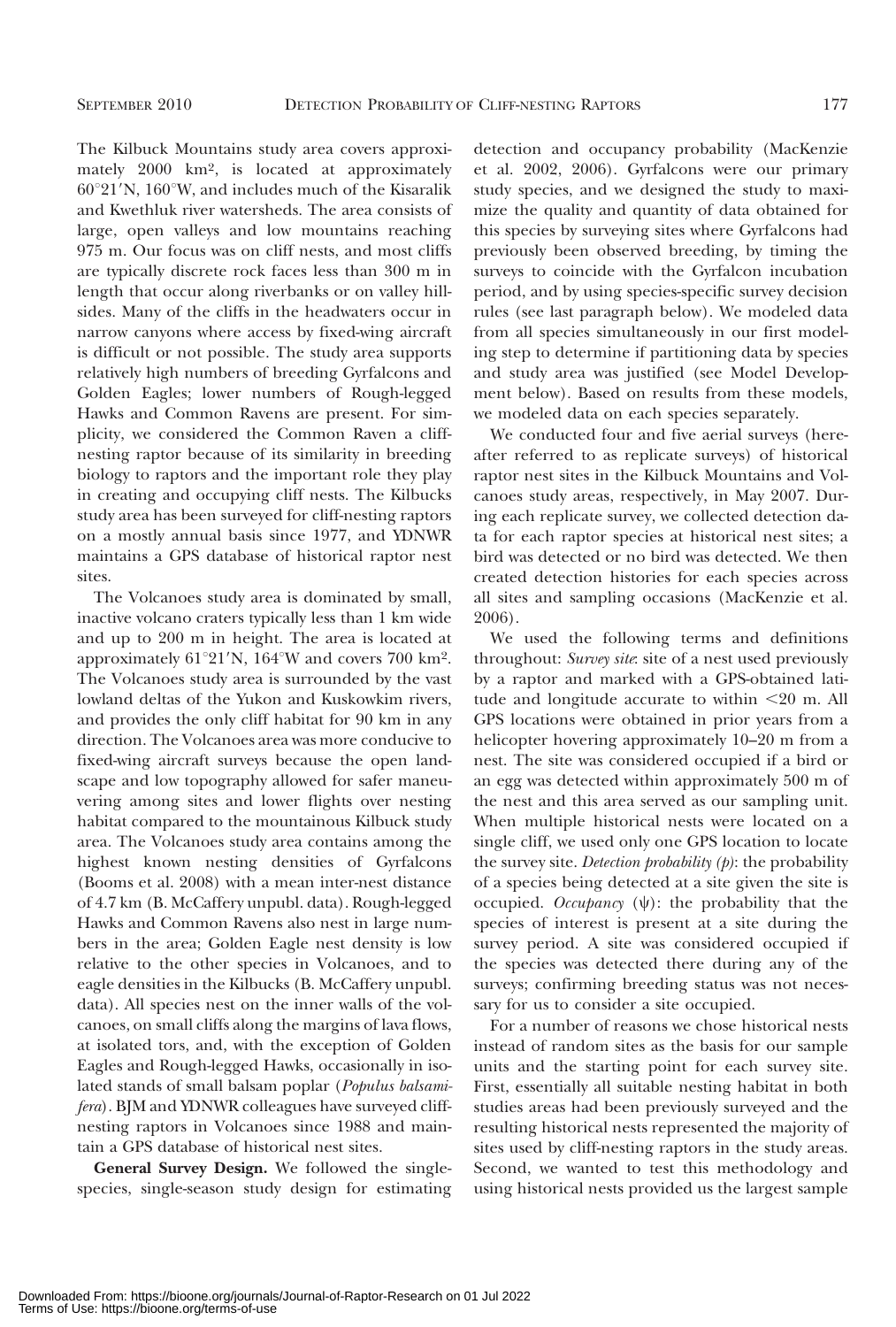sizes. Third, using nest GPS locations from historical databases allowed us to easily standardize methodology and served as a useful starting point for searching the survey unit. Last, the four species used similar landscape features in our study areas, which allowed us to gather useful information on all species at historical nests.

One of four observers, with varying amounts of experience, conducted each replicate survey. Each observer had previously conducted 2, 10, 20, or 53 aerial surveys for cliff-nesting raptors from helicopters. For modeling purposes, we considered the two observers who had conducted 2 or 10 surveys as inexperienced observers and the two observers who had conducted 20 or 53 surveys as experienced observers.

Replicate surveys in each study area were flown by the same helicopter or fixed-wing pilot to maintain consistency. Pilots did not participate in the survey other than by flying aircraft and were asked not to aid observers in detecting birds to ensure objective, independent survey replicates. Each observer conducted one replicate survey in each study area (except TLB conducted two surveys in the Volcanoes, see below). To ensure surveys were independent, no survey results were shared among observers that might affect their search efforts.

To conduct a replicate survey, each observer used the same, predefined list of survey sites in a handheld GPS unit and used the GPS to navigate among sample units in the same order in each survey. All observers conducted replicate surveys according to the following decision rules: (1) if the GPS location was in front of a cliff, the survey team began surveying for raptors at the beginning of the cliff and made a slow pass in front of the entire cliff, passing through the GPS location; (2) if the GPS location was over a grove of trees, the team flew slightly to one side of the historical nest location; (3) if the GPS location was in a volcano crater, the team flew a straight line over the crater; (4) the team made three passes over all survey sites unless a Gyrfalcon was detected. Once a Gyrfalcon adult or egg was observed, no additional passes were made to minimize disturbance and reduce the likelihood of changing the birds' behavior in subsequent replicate surveys. If a species other than a Gyrfalcon was detected, the observer continued to survey the site until all three passes were completed. If an incubating Golden Eagle was detected, the observer continued to make passes in front of the site but remained at least 200 m (horizontal distance) from

the nest to reduce disturbance to the bird. Observers recorded the presence or absence of each species at each survey site, the number of birds detected, the behavior of birds detected, the pass on which they were detected, and relevant breeding information (e.g., clutch size).

Study Design by Study Area. Kilbuck Mountains. All replicate surveys in the Kilbuck Mountains were conducted with a Robinson 44 helicopter because the topography precluded safe, effective surveying with a fixed-wing aircraft. Helicopter ground speed while surveying at sites was dictated by wind conditions but was always  $\leq$ 20 km/hr and often  $\leq$ 5 km/ hr. Replicate surveys were conducted on different days between 7 and 13 May 2007. We surveyed 83 sites during each of the four replicate surveys; six sites were not surveyed during one replicate because of fuel limitations. We used observations from all 83 sites for analysis.

Volcanoes. Replicate surveys in the Volcanoes were conducted with an Aviat Husky fixed-wing aircraft because the open terrain and landcover was conducive to less expensive fixed-wing surveys. Airplane ground speed and altitude during surveys varied with wind conditions, but was generally 100 km/hr and 20–100 m above the terrain (Ritchie et al. 2003). Replicate surveys were conducted on different days between 5 and 14 May 2007. We surveyed 46 sites in each replicate survey. During one replicate, 28 sites were missed because an inexperienced observer became air sick. Therefore, TLB (experienced observer) conducted an additional replicate to ensure an adequate sample size; data from all 5 replicates and all 46 sites were analyzed.

Statistical Analysis. We used maximum likelihood estimation procedures in program PRESENCE 2.0 (Hines 2006) to obtain parameter estimates for  $\psi$ and  $p$  and followed recommendations by MacKenzie et al. (2002, 2006) and Burnham and Anderson (2002). We used model selection procedures (Burnham and Anderson 2002) to interpret Akaike's information criterion (AIC) values among competing models and report the parameter estimates and SEs from the model with the most AIC weight within each set of candidate models.

We used the ''assess model fit'' option in program PRESENCE for the most general model in each set of candidate models to calculate an overdispersion parameter estimate (c-hat) with 1000 parametric bootstraps. We did this because most count data from ecological studies are likely to be overdispersed, and statistical tests of ecological data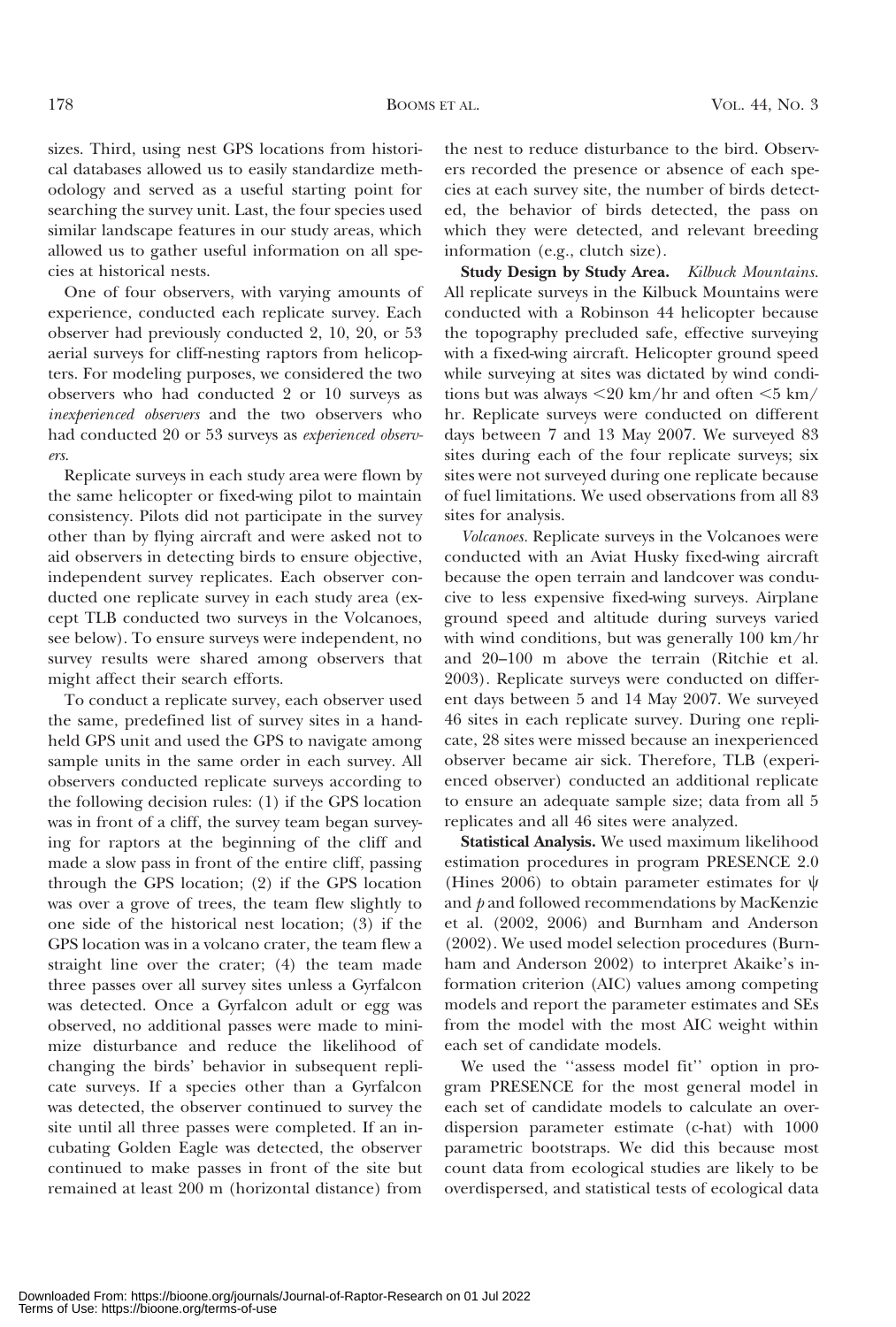with small sample sizes such as ours have little power to detect overdispersion (Burnham and Anderson 2002). Therefore, in model comparisons, we used the conservative quasi-Akaike's information criterion (QAIC) that was corrected by c-hat to account for potential overdispersion. If c-hat  $\leq 1$ , we used c $hat = 1$  to calculate QAIC (Burnham and Anderson 2002). Though overdispersion is unlikely to bias parameter estimates, it is likely to affect the SE of estimates. Therefore, we also adjusted the SEs of parameter estimates by multiplying the model-based SE by the square root of c-hat (Burnham and Anderson 2002). We report all parameter estimates followed by overdispersion-corrected SE in parentheses. Because our sample sizes were small when data were partitioned by species and study area, we used  $QAIC<sub>c</sub>$  to account for small sample sizes when making model comparisons.

Our methods included the following analytical assumptions (MacKenzie et al. 2006): (1) Population of interest is closed during the sampling period. This is a reasonable assumption for our work because we conducted all replicate surveys in the Kilbuck Mountains and Volcanoes within a 7- and 10-d period, respectively. However, we may have violated this assumption for Rough-legged Hawks because they may have been still searching for nest sites during our sampling period (see discussion below). We therefore interpreted results for this species in that context. (2) The probability of occupancy is the same at all sites. It is reasonable to expect that nest sites vary in quality and that higher quality sites might have a higher probability of occupancy. However, because historical data at our study sites were not collected with standardized efforts and methods that would have allowed us to assess occupancy probability at each site (largely because no detection probabilities could be estimated), we have no information with which to formally test this assumption. However, we believe potential variation in occupancy probability reflects natural variation that cannot be controlled or accounted for in many instances. The affect of violating this assumption is not well known, but it likely would have reduced the precision of our occupancy estimates (MacKenzie et al. 2006). Therefore, because violating this assumption would have only affected variation around occupancy estimates and because estimating occupancy was not a priority for this work anyway, we did not consider a potential violation of this assumption serious. (3) Detection probability is the same at all sites. Site-specific differences such as cliff color or complexity may influence

detection probability during aerial raptor surveys to some unknown degree. Also, we do not know if detection probability of raptors at cliff sites is similar to that of raptors at poplar groves (Volcanoes). We did not include nest site type as a covariate in our models because there were relatively few tree nests. Violating this assumption would primarily result in negatively biased occupancy estimates and increased variation around detection probability estimates (MacKenzie et al. 2006). Ideally, we would have conducted this work at a larger number of sites with similar variations in physical characteristics (cliff color, degree of overhang, etc.) and then use these variables as covariates to model potential variation in detection probability. However, given typical limitations in survey funding, sample size, and natural, nearly continuous variation in many cliff characteristics, this approach was unrealistic for our study and most we can envision. Therefore, we consider any increased error part of the natural variation that would be difficult to account for in most cliff-nesting raptor surveys. Further, SEs around many of our detection probability estimates were reasonable and do not suggest that a potential violation of this assumption seriously compromised our results. (4) The occupancy of a site is independent of the occupancy status of any other site. This assumption could be violated in two ways when working with territorial birds such as raptors. First, a bird could defend a territory that included multiple nest substrates and prevent those sites from being occupied by conspecifics. However, we do not know the size or configuration of territories in our study areas. Also, we note that, at least in the Volcanoes, the proximity of nests suggests that the area a bird defends is small. Second, this assumption may also have been violated if birds were moving between historical nest locations and were detected at more than one site. This is unlikely, however, because raptors spend most of their time either hunting (in the case of the male) or occupying the nest cliff (Newton 1979). Violations of this assumption would have affected occupancy estimates. Future surveys that focus on estimating occupancy would need to ensure adequate and random spatial distribution of survey points to meet this assumption. Additionally, the potential effects of violating assumptions 2–4 on sampling variance estimates is at least partially accounted for by using c-hat to adjust variances.

**Model Development.** Though we suspected  $a$ priori that analyzing data from each species in each study area separately would be the most biologically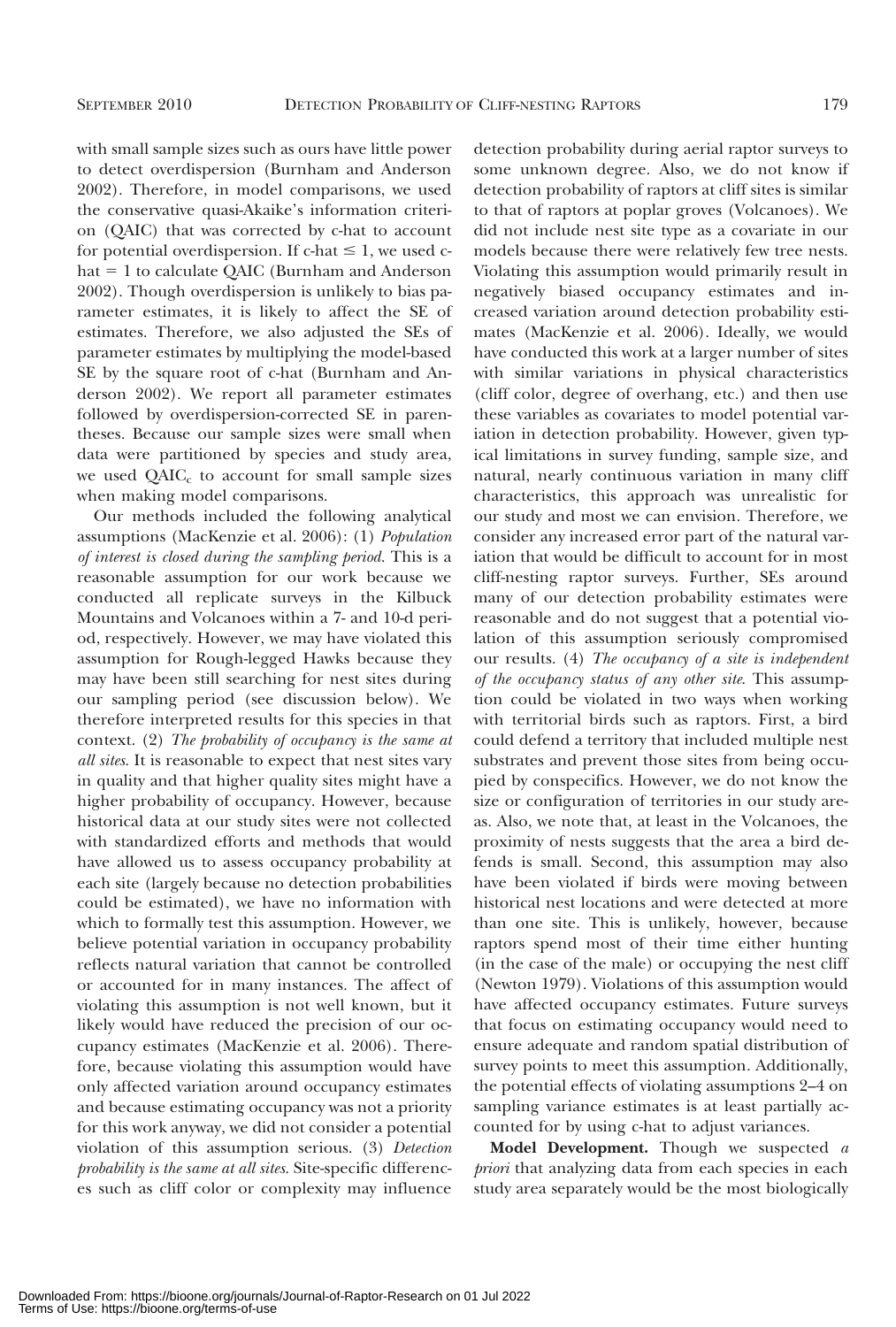| <b>MODEL</b>                                              | OAIC <sup>a</sup> | $\Delta$ OAIC <sup>b</sup> | OAIC WTC | <b>NO. OF PARAMETERS</b> |
|-----------------------------------------------------------|-------------------|----------------------------|----------|--------------------------|
| $\psi$ (species + area) $p$ (species)                     | 449.56            | 0.00                       | 0.40     |                          |
| $\psi$ (species + area) $p$ (species + area)              | 449.97            | 0.40                       | 0.32     | 10                       |
| $\psi$ (species + area) $p$ (species + experience)        | 451.43            | 1.87                       | 0.16     | 10                       |
| $\psi$ (species + area) $p$ (species + area + experience) | 451.92            | 2.36                       | 0.12     |                          |
| $\psi$ (species + area) $p(.)$                            | 462.18            | 12.61                      | 0.00     | 6                        |
| $\psi$ (species + area) $p$ (area)                        | 463.95            | 14.39                      | 0.00     |                          |
| $\psi$ (species + area) $p$ (experience)                  | 464.18            | 14.61                      | 0.00     |                          |
| $\psi$ (species + area) $p$ (area + experience)           | 465.93            | 16.37                      | 0.00     | 8                        |

Table 1. Model selection results from data pooled across species and area from aerial cliff-nesting raptor surveys on the Yukon Delta National Wildlife Refuge, Alaska, in 2007.

<sup>a</sup> QAIC is the c-hat adjusted Akaike Information Criterion score to compensate for overdispersion, c-hat = 2.1.

 $^{\rm b}$   $\Delta$  QAIC is the difference between a model's QAIC score and the lowest QAIC score in the suite of models.

c QAIC wt is the relative weight of evidence for the model.

appropriate, we wanted to ensure that there was not more structure in the data than we suspected. Therefore, we combined all data across species and study areas and produced a candidate set of models using species, study area, observer experience, and all combinations of these covariates for  $p$ , and allowed  $\psi$  to vary by species and area (Table 1). We did not investigate  $\psi$  further because we considered it biologically unrealistic for occupancy not to vary by species and study area and because we were relatively uninterested in the complexity of  $\psi$ for this study. We then used standard model selection procedures to interpret  $\Delta QAIC$  and  $QAIC$ weights among competing models and considered models with a  $\Delta QAIC \leq 2$  as having substantial support (Burnham and Anderson 2002). Based on the resulting model QAIC weights, we then modeled data from each species in each study area separately and included observer experience as a covariate in all subsequent modeling.

We modeled each group of data with the following set of competing models:

 $\psi(.)$ ,  $\psi(.)$ —Constant occupancy and detection probability.

 $\psi(.)$ ,  $p$ (experience)—Constant occupancy but detection probability varied by observer experience.

 $\psi(.)$ ,  $p$ (survey)—Constant occupancy but detection probability varied by survey.

#### **RESULTS**

When we combined all data, models with species as a covariate for  $p$ , including models that also had area, experience, or area and experience as covariates, received all of the QAIC weight (Table 1). Hence, partitioning data by species and study area for subsequent modeling was warranted, as was including experience as a covariate.

Detection probability estimates derived from models with the most support (Table 2) varied among species. Generally, Gyrfalcons were the most detectable, followed in order by Golden Eagles, Common Ravens, and Rough-legged Hawks (Table 3). However, detection probability of Rough-legged Hawks and Common Ravens differed greatly by study area/aircraft type. For example, Common Ravens, when surveyed by fixed-wing aircraft in the Volcanoes, were the most detectable of the four species at  $\hat{p} = 0.85$  (SE 0.06). However, raven detection probability was much lower in the Kilbuck Mountains when surveyed by helicopters ( $\hat{p} = 0.45$ ; SE 0.17), although this might have been an artifact of the low number of detections in the Kilbucks  $(n)$  $= 3$ .

Models with constant detection probability and those with observer experience as a covariate both received substantial support (Table 2). Models assuming constant detection probability always received more support, though the differences in QAIC<sub>c</sub> weights between observer experience and constant detection models within any suite of models varied from 0.01 to 0.47. Experienced observers had higher detection probability estimates than inexperienced observers for almost all species and study areas/aircraft types, though the differences were sometimes small (Table 3). There was relatively little support for different survey-specific detection probability for all species.

Though direct comparisons of detection probability estimates between aircraft type was not possi-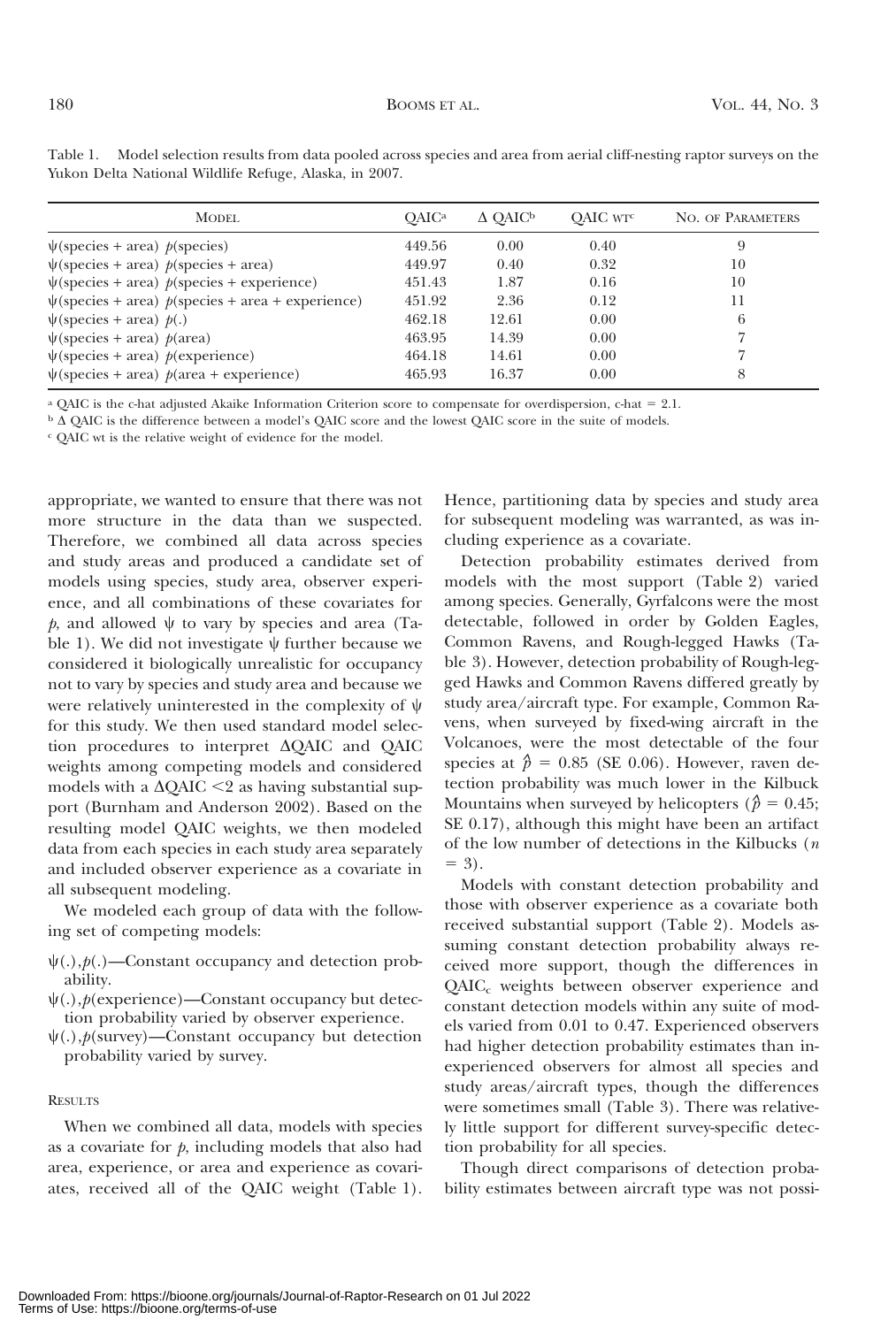| <b>MODEL</b>                | $OAICc$ <sup>a</sup> | $\Delta$ QAIC <sub>c</sub> <sup>b</sup> | $QAIC_c$ WT <sup>c</sup> | <b>NUMBER OF PARAMETERS</b> | $C$ -HAT <sup>d</sup> |
|-----------------------------|----------------------|-----------------------------------------|--------------------------|-----------------------------|-----------------------|
| Gyrfalcon-Volcanoes         |                      |                                         |                          |                             |                       |
| $\psi(.)$ , $p(.)$          | 92.88                | 0.00                                    | 0.47                     | $\overline{2}$              | 1                     |
| $\psi(.)$ , $p$ (exp)       | 92.93                | 0.05                                    | 0.46                     | $\mathfrak{B}$              | 1                     |
| $\psi(.)$ , $p$ (survey)    | 96.88                | 4.00                                    | 0.06                     | 6                           | 1                     |
| Gyrfalcon-Kilbucks          |                      |                                         |                          |                             |                       |
| $\psi(.)$ , $p(.)$          | 129.57               | 0.00                                    | 0.53                     | $\overline{2}$              | 1.1                   |
| $\psi(.)$ , $p$ (exp)       | 130.04               | 0.47                                    | 0.42                     | 3                           | 1.1                   |
| $\psi(.)$ , $p$ (survey)    | 134.04               | 4.47                                    | 0.06                     | 5                           | 1.1                   |
| Golden Eagle-Volcanoes      |                      |                                         |                          |                             |                       |
| $\psi(.)$ , $p(.)$          | 54.14                | 0.00                                    | 0.65                     | $\overline{2}$              | 1.2                   |
| $\psi(.)$ , $p$ (exp)       | 56.20                | 2.06                                    | 0.23                     | $\boldsymbol{3}$            | 1.2                   |
| $\psi(.)$ , $p$ (survey)    | 57.64                | 3.50                                    | 0.11                     | 6                           | 1.2                   |
| Golden Eagle-Kilbucks       |                      |                                         |                          |                             |                       |
| $\psi(.)$ , $p(.)$          | 182.87               | 0.00                                    | 0.49                     | $\overline{2}$              | 1.1                   |
| $\psi(.)$ , $p$ (exp)       | 183.04               | 0.17                                    | 0.45                     | 3                           | 1.1                   |
| $\psi(.)$ , $p$ (survey)    | 186.82               | 3.95                                    | 0.07                     | $\overline{5}$              | 1.1                   |
| Rough-legged Hawk-Volcanoes |                      |                                         |                          |                             |                       |
| $\psi(.)$ , $p(.)$          | 117.62               | 0.00                                    | 0.61                     | $\overline{2}$              | 1.6                   |
| $\psi(.)$ , $p$ (exp)       | 118.78               | 1.17                                    | 0.34                     | $\boldsymbol{3}$            | 1.6                   |
| $\psi(.)$ , $p$ (survey)    | 122.65               | 5.04                                    | 0.05                     | 6                           | 1.6                   |
| Rough-legged Hawk-Kilbucks  |                      |                                         |                          |                             |                       |
| $\psi(.)$ , $p(.)$          | 56.69                | 0.00                                    | 0.65                     | $\overline{2}$              | 1.4                   |
| $\psi(.)$ , $p$ (exp)       | 58.30                | 1.62                                    | 0.29                     | $\boldsymbol{3}$            | 1.4                   |
| $\psi(.)$ , $p$ (survey)    | 61.29                | 4.60                                    | 0.06                     | $\overline{5}$              | 1.4                   |
| Common Raven-Volcanoes      |                      |                                         |                          |                             |                       |
| $\psi(.)$ , $p(.)$          | 75.18                | 0.00                                    | 0.73                     | $\overline{2}$              | 1                     |
| $\psi(.)$ , $p$ (exp)       | 77.20                | 2.02                                    | 0.26                     | $\mathfrak{B}$              | 1                     |
| $\psi(.)$ , $p$ (survey)    | 83.74                | 8.56                                    | 0.02                     | 6                           | 1                     |
| Common Raven-Kilbucks       |                      |                                         |                          |                             |                       |
| $\psi(.)$ , $p(.)$          | 46.10                | 0.00                                    | 0.71                     | $\overline{2}$              | 1                     |
| $\psi(.)$ , $p$ (exp)       | 48.25                | 2.15                                    | 0.24                     | $\boldsymbol{3}$            | 1                     |
| $\psi(.)$ , $p$ (survey)    | 51.50                | 5.40                                    | 0.05                     | $\overline{5}$              | 1                     |

Table 2. Model selection results from repeated aerial surveys of breeding cliff-nesting raptors on the Yukon Delta National Wildlife Refuge, Alaska, in 2007. Data from each species in each study area were modeled separately.

<sup>a</sup> OAIC<sub>c</sub> is the Akaike Information Criterion corrected for small sample size and for potential overdispersion using c-hat.

 $b$   $\Delta QALC_c$  is the difference between a model's  $QALCc$  score and the lowest  $QALCc$  value in the suite of models.

 $c$  QAIC<sub>c</sub> wt is the relative weight of evidence for the model.

 $d$  C-hat estimates  $\leq$ 1 were set equal to 1.

ble because they were confounded by study area, fixed-wing aircraft in the Volcanoes provided estimates of detection probability for Gyrfalcons and Golden Eagles similar to those from helicopter surveys in the Kilbucks (Table 3). Detection probability estimates for Common Ravens and Rough-legged Hawks however, were higher in fixed-wing surveys. We suspect this may be at least partly due to the low number of detections for these species in the Kilbucks helicopter surveys, differences between study areas, and, for Rough-legged Hawks, possibly due to a violation of the assumption of population closure (see discussion below).

#### **DISCUSSION**

Our results indicated that detection probability for raptors at historical nest sites during helicopter and fixed-wing surveys in western Alaska differed by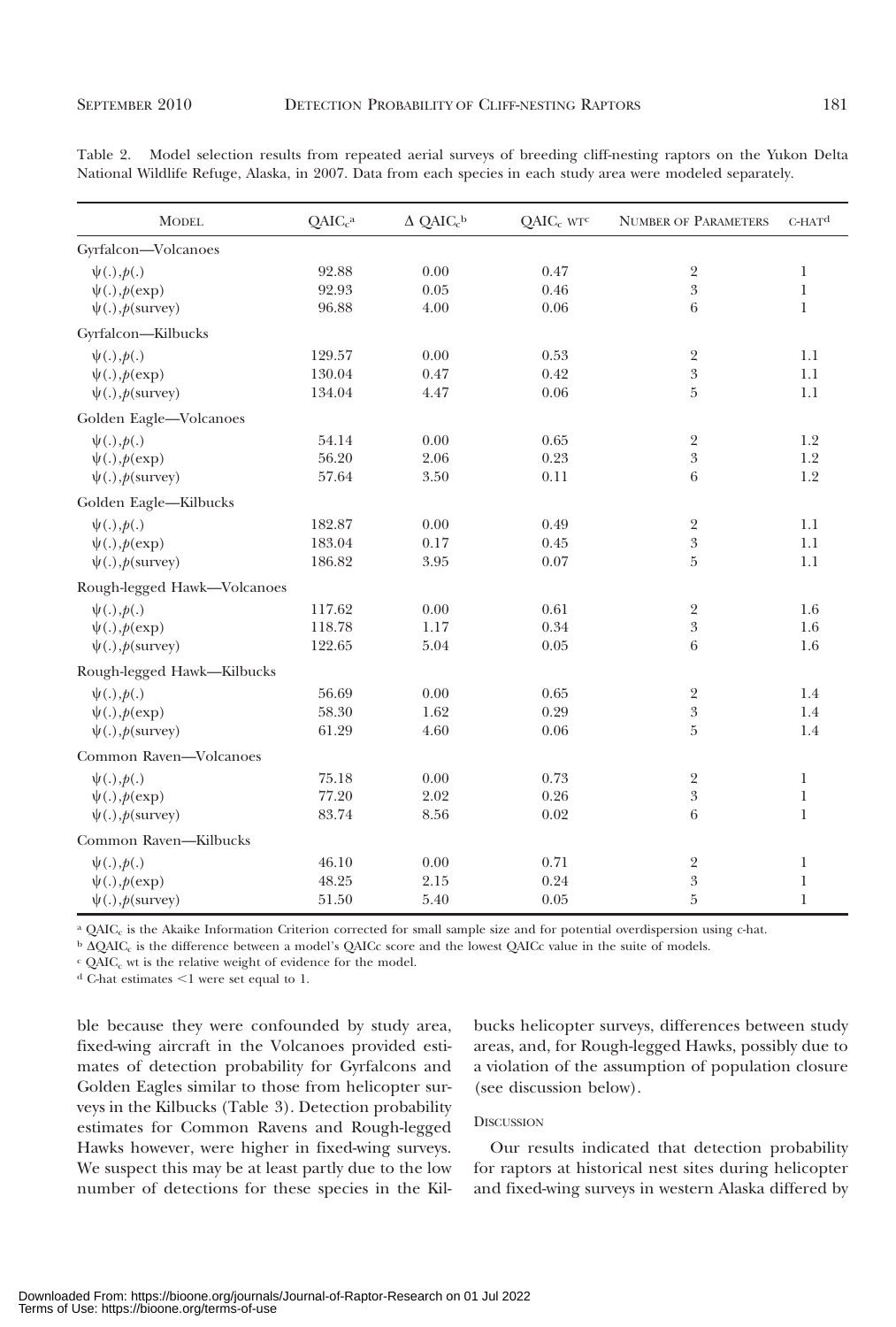| <b>SPECIES</b>    | STUDY AREA/AIRCRAFT      | <b>MODEL</b>                                   | DETECTABILITY $(\hat{p})$ | DETECTABILITY $(\hat{p})$<br><b>EXPERIENCED</b><br>OBSERVER | DETECTABILITY $(\hat{p})$<br>INEXPERIENCED<br>OBSERVER | SPECIES WAS DETECTED<br><b>TOTAL NUMBER</b><br>OF SITES |
|-------------------|--------------------------|------------------------------------------------|---------------------------|-------------------------------------------------------------|--------------------------------------------------------|---------------------------------------------------------|
| Gyrfalcon         | Kilbucks-Helicopter      | $\psi(.)\not\! p(.)$                           | $0.79(0.05)$ <sup>a</sup> |                                                             |                                                        | ᅺ                                                       |
|                   |                          | $\psi(.)$ $p$ (experience)                     |                           | 0.87(0.06)                                                  | 0.72(0.08)                                             | ᅺ                                                       |
|                   | s-Fixed-wing<br>Volcanoe | $\psi(.) \not{p(.)}$                           | 0.78(0.07)                |                                                             |                                                        | ာ                                                       |
|                   |                          | $\psi(.)$ $p$ (experience)                     |                           | 0.85(0.07)                                                  | 0.64(0.13)                                             |                                                         |
| Golden Eagle      | Kilbucks-Helicopter      | $\psi(.)\not{p}(.)$                            | 0.68(0.05)                |                                                             |                                                        |                                                         |
|                   |                          | $\psi(.)$ $p$ (experience)                     | l                         | 0.75(0.08)                                                  | 0.60(0.09)                                             |                                                         |
|                   | s-Fixed-wing<br>Volcanoe | $\psi(.)\;p(.)$                                | 0.69(0.10)                |                                                             |                                                        | Ğ                                                       |
|                   |                          |                                                |                           | 0.73(0.13)                                                  | 0.62(0.18)                                             | Ğ                                                       |
| Rough-legged Hawk | Kilbucks-Helicopter      | $\psi(.)$ $p$ (experience)<br>$\psi(.)$ $p(.)$ | 0.1(0.11)                 |                                                             |                                                        | תנ                                                      |
|                   |                          | $\psi(.)$ $p$ (experience)<br>$\psi(.)$ $p(.)$ |                           | 0.15(0.16)                                                  | 0.08(0.10)                                             |                                                         |
|                   | s-Fixed-wing<br>Volcanoe |                                                | 0.42(0.07)                |                                                             |                                                        |                                                         |
|                   |                          | $\psi(.)$ $p$ (experience)                     |                           | 0.53(0.12)                                                  | 0.40(0.08)                                             | $\overline{20}$                                         |
| Common Raven      | Kilbucks-Helicopter      | $\psi(.) \not{p(.)}$                           | 0.45(0.17)                |                                                             |                                                        | ಣ                                                       |
|                   |                          | $\psi(.)$ $p$ (experience)                     |                           | 0.45(0.21)                                                  | 0.45(0.22)                                             |                                                         |
|                   | Volcanoes-Fixed-wing     | $\psi(.) \not{p(.)}$                           | 0.85(0.06)                |                                                             |                                                        | ∝                                                       |
|                   |                          | $\psi(.) \not\!\! p(\text{experience})$        |                           | 0.90(0.09)                                                  | 0.83(0.08)                                             |                                                         |

Detectability estimates for each species by study area and aircraft type on the Yukon Delta National Wildlife Refuge, Alaska, in 2007. Detectability estimates Table 3. Detectability estimates for each species by study area and aircraft type on the Yukon Delta National Wildlife Refuge, Alaska, in 2007. Detectability estimates detectability varied by observer experience (n(experience)). for experienced and inexperienced observers provided from models assuming detectability varied by observer experience (p(experience)).  $\tilde{\mathbf{r}}$  $\sim$ dale -1 rded fro and obse المستقط ad and in Table 3.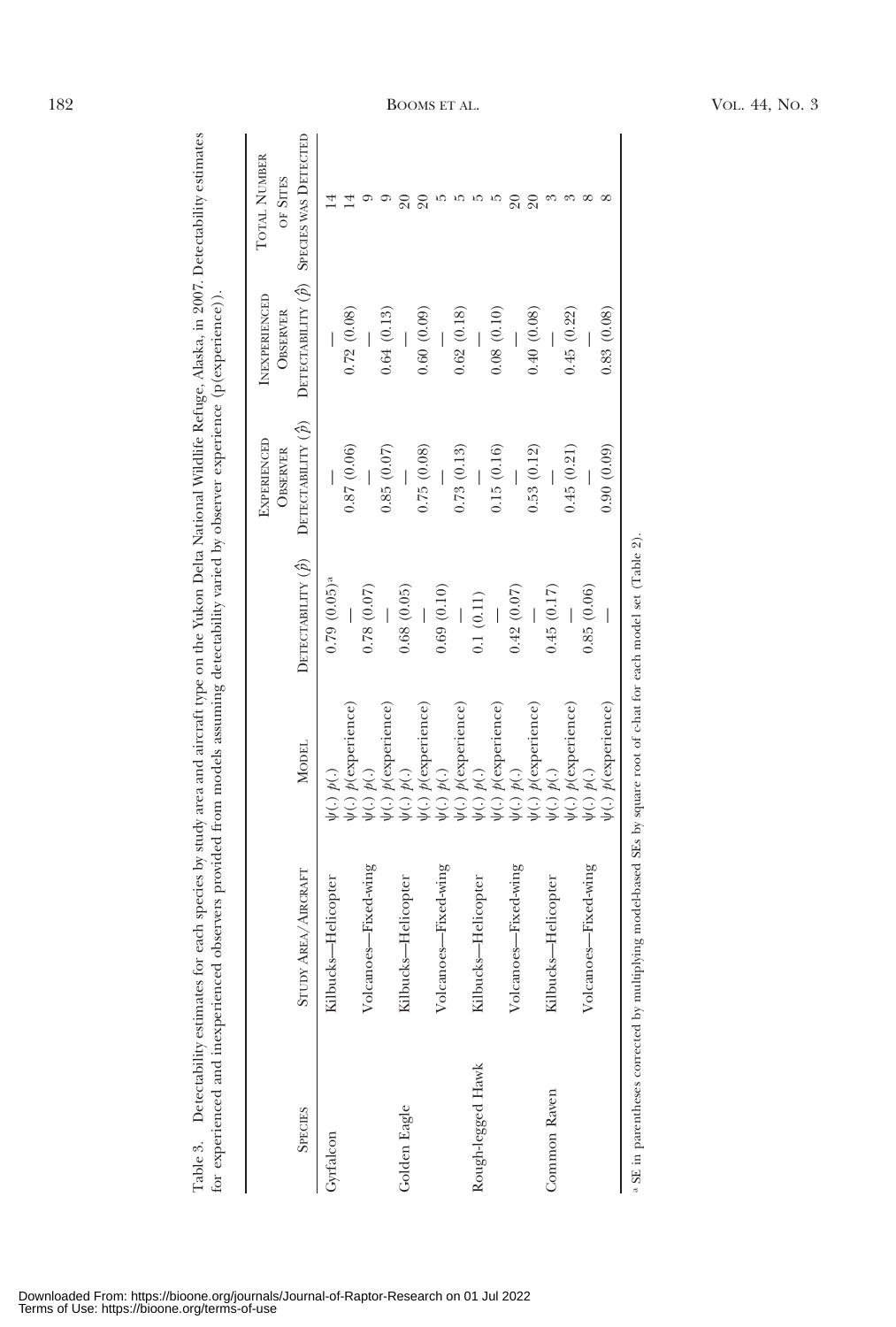species, study area, aircraft, and observer experience. Commonly, survey results are used to compare the occurrence of animals among geographic areas or through time for the purpose of monitoring status. Our results demonstrated that several factors were associated with differences in the probability of observing raptors among surveys and thus are important for interpreting and comparing results.

Species Differences. Gyrfalcons were the focal species for these surveys and the timing, design, and execution of the surveys were tailored to maximize the likelihood of detecting Gyrfalcons. It is therefore unsurprising that Gyrfalcons had some of the highest detection probability estimates ( $\hat{p} = 0.78$ and 0.79). Had replicate surveys been conducted later in the breeding season, detection probability for other species might have been higher, especially in the case of Rough-legged Hawks, which breed later than Gyrfalcons and Golden Eagles. Also, because of species-specific survey decision rules, we conducted more survey passes when Gyrfalcons were not observed. These additional passes could have influenced differences among species detection probabilities if birds changed behavior during the survey season because of repeated disruptions (passes). Last, we emphasize that the detection probability estimates presented here are likely minimum estimates because the pilot was not allowed to participate in the survey. We expect that detection probability would have been slightly higher had the pilots participated as is typically done during aerial surveys.

Surprisingly, our detection probability estimates for Rough-legged Hawks were lower than those for Golden Eagles. We expected Rough-legged Hawks to be more detectable than eagles because of the hawks' propensity to flush when disturbed and because of their contrasting wing and tail plumage patterns. We suspect that our estimates for Roughlegged Hawk detectability are biased low because their populations may not have been closed during our survey period and therefore violated a critical assumption of occupancy modeling. Two lines of reasoning support this hypothesis. First, Rough-legged Hawks are the last of the four species to initiate nesting on our study areas (T. Booms and B. McCaffery unpubl. data). We failed to detect evidence of breeding (eggs or young) during many of our sightings of Rough-legged Hawks, even though we commonly detected evidence of breeding for the other species. Second, the number of sites at which Rough-legged Hawks were detected generally increased during our survey period in the Volcanoes and Kilbucks. Total counts of sites at which Rough-legged Hawks were detected during each replicate from earliest to latest calendar date were 9, 6, 10, and 14 in the Volcanoes (excluding the incomplete survey) and 1, 1, 2, and 4 in the Kilbucks. Based on these counts, Rough-legged Hawk occupancy appeared to increase during the survey period, probably because they were still in the process of choosing nest sites and initiating nesting. This likely caused a closure assumption violation and resulted in biased detection probability estimates for Rough-legged Hawks.

We attributed the high detection probability of ravens in the Volcanoes ( $\hat{p}$  = 0.85) to their conspicuous black plumage and use of nests in small, isolated, easily surveyed poplar stands. Additionally, Common Ravens in the Volcanoes had a nesting phenology very similar to Gyrfalcons and the timing of the surveys was probably optimal for detecting ravens. We are unsure why detection probability of ravens was relatively low in the Kilbucks, but this was perhaps a function of low occupancy (estimated 0.04) or more cryptic nest site placement than in the Volcanoes.

Except for Martin et al. (2009), we are unaware of detection probability estimates for these species or for cliff-nesting raptors in general during breedingseason surveys. For Golden Eagles breeding in Denali National Park, Alaska, Martin et al. (2009) estimated detection probabilities during a combination of repeated helicopter and ground-based surveys varied from 0.90–1.0. These estimates are higher than ours and the difference is most likely explained by their use of ground-based work to complement aerial surveys and by differences in study area and observer experience. We found no other estimates with which to compare ours or to investigate potential spatial, methodological, or temporal differences. This highlights a significant deficiency in and obstacle to the study and conservation of birds of prey (Anthony et al. 1999).

There are published studies that estimated detection probability of eagles, hawks, or owls during other types of surveys. For example, detection probability estimates of Red-shouldered Hawks (Buteo lineatus) varied from 0.11 to 0.45 among four study areas (Iverson and Fuller 1991). Estimates for Spotted Owls (Strix occidentalis) during ground surveys of historical nesting areas ranged from 0.53–0.76, and varied widely, both temporally and spatially (Olson et al. 2005). Wintle et al. (2005) found that ground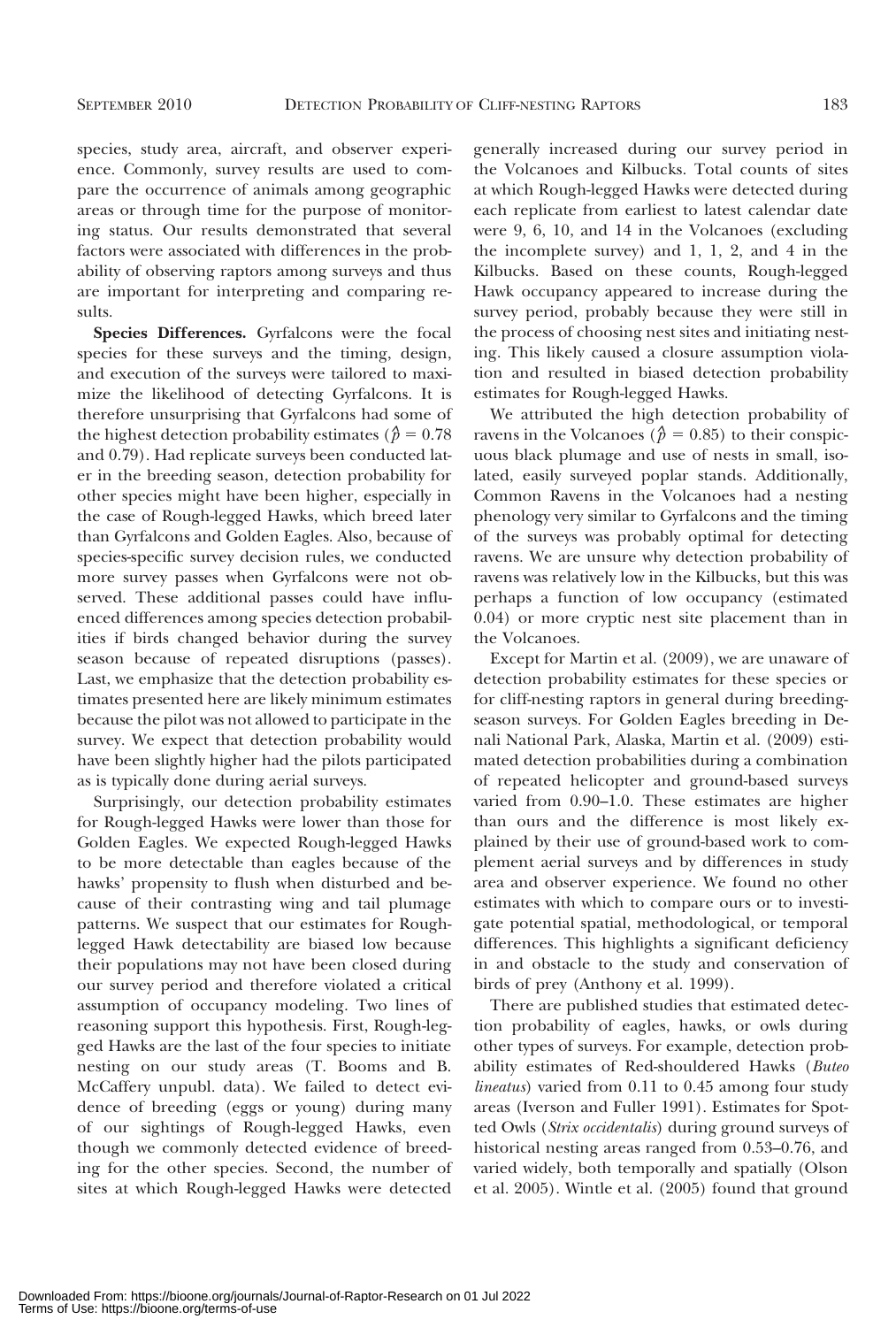surveys for the Powerful Owl (Ninox strenua) and Sooty Owl (Tyto tenebricosa) in Australia produced low estimates of detection probability ( $\hat{p} = 0.13$ and 0.26, respectively). Bald Eagle sightability estimates during fixed-wing aerial surveys in two areas in Oregon were 0.64 and 0.35, and sightability was lower during aerial surveys than during ground surveys (Anthony et al. 1999). Bowman and Schempf (1999) estimated detection probabilities for adult Bald Eagles at  $\hat{p} = 0.79$  and for immature eagles at  $\hat{p}$  = 0.51 from fixed-wing aerial surveys during the breeding season in south-central Alaska. Good et al. (2007) conducted fixed-wing aerial line-transect surveys across the western United States for Golden Eagles after the breeding season and estimated the detection probability of perched eagles at  $\hat{p}$  = 0.29 and flying groups of eagles at  $\hat{p}$  = 0.55, though estimates varied with detection distance. Finally, using broadcast call surveys and program PRESENCE, Henneman et al. (2007) found Redshouldered Hawks had an average detection probability of  $\hat{p} = 0.38$  across four years of breeding surveys and annual estimates varied from  $\hat{p}$  = 0.28 to  $\hat{p}$  $= 0.54$ . Collectively, these studies highlight the need to account for detection probability during raptor surveys because probability of detection can vary widely by species, area, survey type, time, and other factors. It is possible that detection probabilities for cliff-nesting raptors may not change significantly across years if methods, good weather, and observers remain the same. Investigating this with additional work in our and other study areas would help identify the best balance between the need to account for detection probability and survey costs. Our findings with cliff-nesting raptors in western Alaska further support the need for more research on, and applications of, detection probability estimation in raptor surveys.

Observer Experience Differences. Although often only marginally better than competing models, models assuming constant detection probability received the most support. Models with observer experience as a covariate also received substantial and sometimes very similar amounts of support. Whether looking at the cumulative data set (Table 1) or individual species by study area data sets (Table 2), the majority of models that included observer experience as a covariate for detection probability received substantial support and sometimes nearly the same amount of support as the top model assuming constant detection probability. We interpret these results, along with the differences in experience-specific parameter estimates (Table 3), as indicating that observer experience generally influenced detection probability and this conclusion has been well documented in other bird surveys (Diefenbach et al. 2003).

However, observer experience may influence detection probability to a greater or lesser extent in different species. For example, Common Raven models that included observer experience as a covariate for detection probability did not receive substantial support ( $\Delta QAICc = 2.02$  and 2.15) while those for Gyrfalcons did  $(\Delta QAICc = 0.05$  and 0.45). Also, the difference in detection probability estimates between experienced and inexperienced observers was the least for Common Ravens (0.0 in helicopters and 0.07 in fixed-wing) and the most for Gyrfalcons (0.15 in helicopters and 0.21 in fixedwing). We concluded that Common Raven detection probabilities were the least affected by observer experience while those of Gyrfalcons were the most affected. Therefore, not only did detection probabilities differ among species, but the degree to which observer experience influenced detection probability differed among species.

Study Area/Aircraft Differences. We did not conduct helicopter surveys in the Volcanoes or fixedwing surveys in the Kilbucks because of budgetary and logistical considerations. Therefore, direct comparisons of detection probability by aircraft type or between regions were not possible because aircraft type and study area were confounded. We conclude, however, that in the Volcanoes study area, fixedwing aircraft generally provided detection probability estimates and SEs that were similar to or higher and more precise than those generated by helicopters in a different area (Table 3). Furthermore, fixed-wing surveys were much less expensive than helicopter surveys (\$100/hr vs. \$700/hr). Thus, we encourage the evaluation of the use of fixed-wing surveys in long-term raptor monitoring programs for estimating occupancy. Counting eggs or young is difficult from fixed-wing aircraft (T. Booms and B. McCaffery unpubl. data) and fixed-wing aircraft might be less suitable for surveying very rugged, mountainous terrain for obvious safety reasons. Our work demonstrates that at least for some applications, fixed-wing aircraft are a suitable survey platform for cliff-nesting raptor surveys.

Implications for Future Surveys. Conducting two repeat helicopter surveys may be prohibitively expensive for YDNWR and other organizations interested in population monitoring. If so, conducting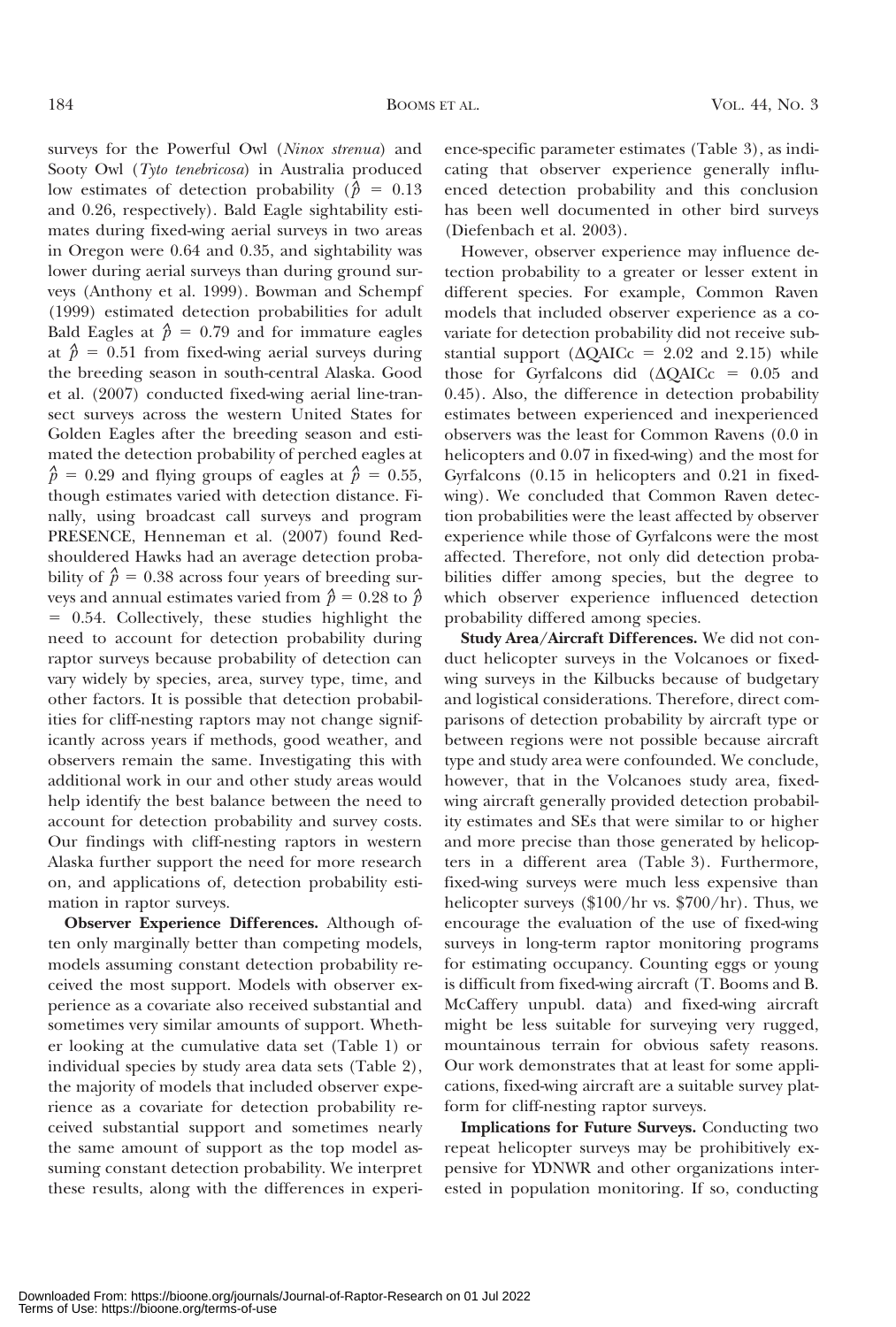repeat visits at only a subset of survey points may be possible and could allow detection probability to be estimated. In areas that allow for safe maneuvering and low flight in a fixed-wing aircraft, planes may provide a more cost-effective option that would enable the YDNWR and others to fund future surveys on a long-term basis while still surveying in a rigorous, defensible manner.

In some situations, using a double-observer approach during a single survey as was done by Anthony et al. (1999) and Bowman and Schempf (1999) could be less expensive than replicated surveys. Unfortunately, helicopters and tandem-seat airplanes best suited for cliff-nesting raptor surveys do not provide multiple observers the same field of view and therefore are problematic for double-observer methods. Conducting repeated surveys was the only tenable option for estimating detection probability using the types of aircrafts most suited to cliff-nesting raptor surveys. Our results and those of others show that it is scientifically justified to expend the resources to account for imperfect detection during raptor surveys.

The YDNWR contains expanses of landscape in which cliff-nesting raptors do not occur, thus a randomized survey design that encompassed all of the refuge would have been impractical to implement to cover enough nesting habitat to provide counts large enough to be useful. In our study, SEs for species detected at  $\leq 5$  sites were large. A design based on historical nest locations was suitable for our objectives as we described in the Methods section. However, survey objectives commonly require estimates that are representative of all nest sites in the area being sampled, not only information about historical nests. Information based only on historical nests is incomplete because not all nests have been discovered, some nests are abandoned, and new nests are established. Survey design also has important ramifications when distinguishing between the proportion of sites occupied and the probability of occupancy  $(\psi)$  (MacKenzie et al. 2006). Nevertheless, information about historical nesting, such as nest substrate, surrounding terrain, etc., can be used to develop a suitable design. An example of such a design is the dual frame method (Haines and Pollock 1998) comprising a list frame of all known nests in the study area and an area frame that delineates plots in which additional surveys for nests are conducted. The sample information from both frames is combined to estimate the number of nests in the study area. Millar et al.

(2007) applied the Haines and Pollock (1998) approach in a draft monitoring plan for Bald Eagles that included an estimate of detection probability using the double-observer method described by Nichols et al. (2000).

Our results have important implications for raptor nest site surveys. First, we demonstrated that not all cliff-nesting raptors are detected during a survey and that detection probability was associated with a number of factors. Our results indicate the importance of estimating detection probability in future raptor surveys to allow for robust, reliable, scientific population monitoring across time and space. Second, we provided the first estimates of detection probability during aerial surveys for these four species of cliff-nesting birds during the breeding season. These estimates can be used to guide the design of future surveys so that others can more easily estimate detection probabilities of raptors in other places and times. Although our estimates cannot be generalized across time or space, replicating this study at this and other study sites would allow researchers to assess the degree of generality among species-specific estimates of detection probability. If similar detection probabilities are repeatedly documented, there might be a basis for estimating this parameter less often than during each survey period. Such a finding also could increase our ability to interpret trends in survey data. Third, we demonstrated that accounting for imperfect detection probability was possible even in remote, logistically difficult study areas; doing so is likely feasible in other challenging study areas. Fourth, fixed-wing aircraft were an effective, comparatively inexpensive survey platform in a study area that allowed for safe, very low altitude flying; they deserve additional consideration by others planning aerial raptor surveys in areas that allow use of fixed-wing aircraft.

#### ACKNOWLEDGMENTS

This work was funded by the U.S. Fish and Wildlife Service Office of Migratory Birds Raptor Management Office. TLB was supported by a U.S. Environmental Protection Agency (EPA) Science to Achieve Results Graduate Fellowship, a University of Alaska Fairbanks Thesis Completion Fellowship, and the Alaska Department of Fish and Game Wildlife Diversity Program while conducting portions of this work. The EPA has not officially endorsed this publication and the views expressed herein may not reflect the views of the EPA. We thank F. Broerman and J. Spice for conducting replicate surveys and for valuable input. YDNWR provided essential logistical support. We thank S. Hermens of Hermens Helicopters and H. Twitchell of YDNWR for piloting survey replicates and providing constructive feedback and insights. D.E. Andersen, D.R. Diefenbach, D.H. Johnson,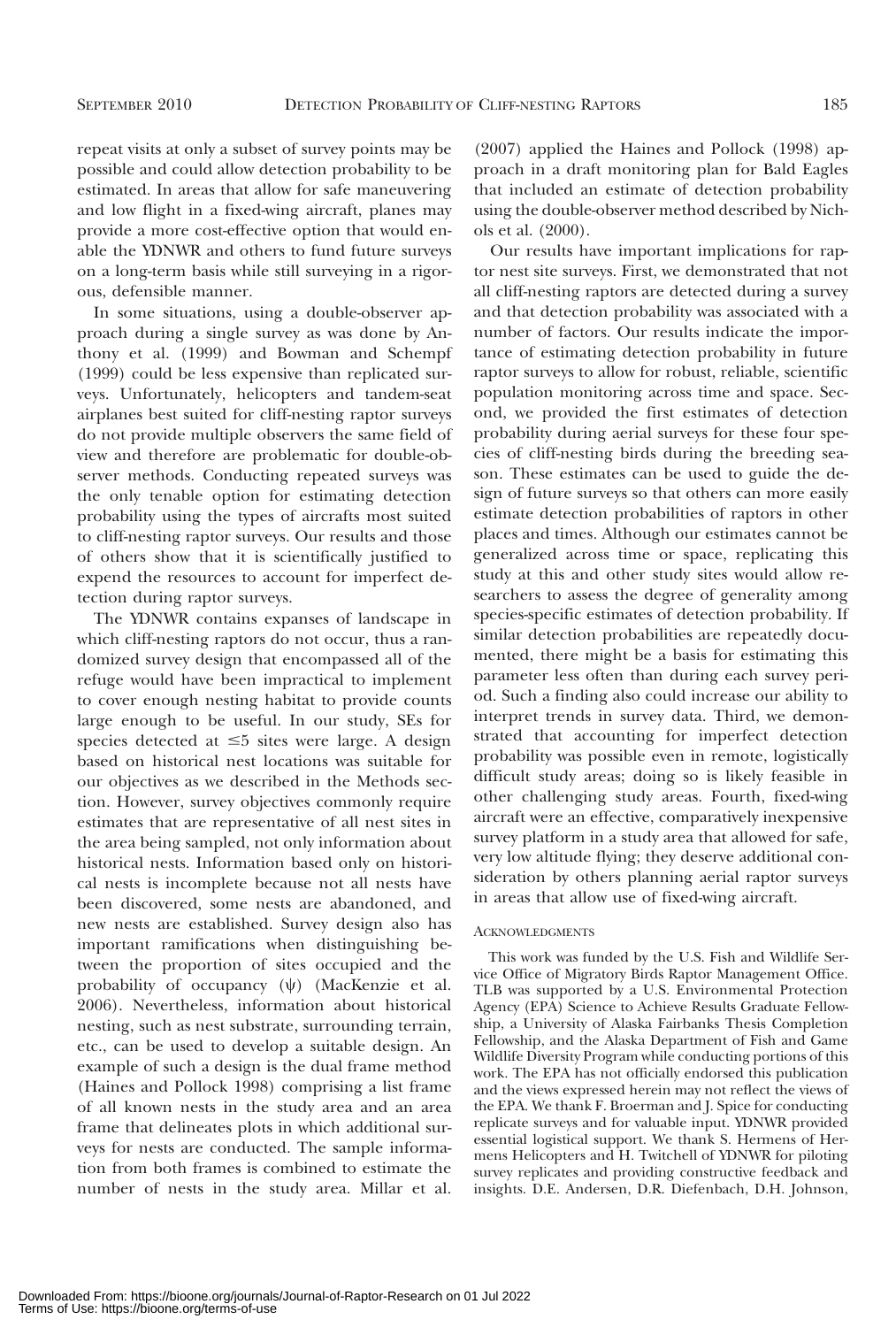and L. Neel provided useful reviews of draft manuscripts. Any use of trade, product, or firm names is for descriptive purposes only and does not imply endorsement by the U.S. Government. Although PFS and BJM are employees of the U.S. Fish and Wildlife Service, the findings and conclusions in this article are those of the authors and do not necessarily represent the views of the Service.

### LITERATURE CITED

- ANDERSEN, D.E. 2007. Survey techniques. Pages 89–100 in D. Bird and K. Bildstein [EDS.], Raptor research and management techniques. Hancock House Publishers, Blaine, WA U.S.A.
- ANTHONY, R.G., M.G. GARRETT, AND B.B. ISSASC. 1999. Double-survey estimates of Bald Eagle populations in Oregon. Journal of Wildlife Management 63:794–802.
- BOOMS, T.L., T.J. CADE, AND N.J. CLUM. 2008. Gyrfalcon (Falco rusticolus). In A. Poole [ED.], The birds of North America online. Cornell Lab of Ornithology, Ithaca, NY U.S.A., http://bna.birds.cornell.edu/bna/species/ 114 (last accessed 1 February 2009).
- BOWMAN, T.D. AND P.F. SCHEMPF. 1999. Detection of Bald Eagles during aerial surveys in Prince William Sound, Alaska. Journal of Raptor Research 33:299–304.
- BUCKLAND, S.T. 2006. Point transect surveys for songbirds: robust methodologies. Auk 123:345–357.
- BURNHAM, K.P. 1981. Summarizing remarks: environmental influences. Studies in Avian Biology 6:324–325.

——— AND D.R. ANDERSON. 2002. Model selection and multimodel inference: a practical information-theoretic approach. Springer Science, New York, NY.

- CONWAY, C.J., V. GARCIA, M.D. SMITH, AND K. HUGHES. 2008. Factors affecting detection of Burrowing Owl nests during standardized surveys. Journal of Wildlife Management 72:688–696.
- DIEFENBACH, D.R., D.W. BRAUNING, AND J.A. MATTICE. 2003. Variability in grassland bird counts related to observer differences and species detection rates. Auk 120:1168–1170.
- EBERHARDT, L.L., R.A. GARROTT, AND B.L. BECKER. 1999. Using trend indices for endangered species. Marine Mammal Science 15:766–785.
- GEISSLER, P.H. AND M.R. FULLER. 1986. Estimation of the proportion of an area occupied by an animal species. Pages 533–538 in 1986 Proceedings of the section on survey research methods of the American Statistical Association. American Statistical Association, Washington, DC U.S.A.
- GOOD, R.E., R.M. NIELSON, H. SAWYER, AND L.L. MCDONALD 2007. A population estimate for Golden Eagles in the western United States. Journal of Wildlife Management 71:395–402.
- GRIER, J.W., J.M. GERRARD, G.D. HAMILTON, AND P.A. GRAY. 1981. Aerial-visibility bias and survey techniques for nesting Bald Eagles in northwestern Ontario. Journal of Wildlife Management 45:8392.
- HAINES, D.E. AND K.H. POLLOCK. 1998. Estimating the number of active and successful Bald Eagle nests: an application of the dual frame method. Environmental and Ecological Statistics 5:245–256.
- HENNEMAN, C., M.A. MCLEOD, AND D.E. ANDERSEN. 2007. Red-shouldered Hawk occupancy surveys in central Minnesota, USA. Journal of Wildlife Management 71: 526–533.
- HENNY, C.J., M.A. BYRD, J.A. JACOBS, P.D. MCLAIN, M.R. TODD, AND B.F. HALLA. 1977. Mid-Atlantic coast Osprey population: present numbers, productivity, pollutant contamination, and status. Journal of Wildlife Management 41:254–265.
- HINES, J.E. 2006. Presence 2.0: software to estimate patch occupancy and related parameters. USGS-Patuxent Wildlife Research Center, Laurel, MD U.S.A., http:// www.mbr-pwrc.usgs.gov/software/presence/html (last accessed 1 Sept. 2008).
- IVERSON, G.C. AND M.R. FULLER. 1991. Area-occupied survey technique for nesting woodland raptors. Pages 118–124 in B.G. Pendleton [ED.], Proceedings of the Midwest Raptor Management Symposium and Workshop. Scientific and Technical Series No. 15. National Wildlife Federation, Washington, DC U.S.A.
- JOHNSON, D.H. 2008. In defense of indices: the case of bird surveys. Journal of Wildlife Management 72:857–868.
- LINK, W.A. AND J.R. SAUER. 1998. Estimating population change from count data: application to the North American breeding bird survey. Ecological Applications 8:258–268.
- MACKENZIE, D.L., J.D. NICHOLS, J.E. HINES, M.G. KNUTZEN, AND A.B. FRANKLIN. 2003. Estimating site occupancy, colonization, and local extinction when a species is detected imperfectly. Ecology 84:2200–2207.
- ———, ———, G.B. LACHMAN, S. DROEGE, J.A. ROYLE, AND C.A. LANGTIMM. 2002. Estimating site occupancy rates when detection probabilities are less than one. Ecology 83:2248–2255.
- ———, ———, J.A. ROYLE, K.H. POLLOCK, L.L. BAILEY, AND J.E. HINES. 2006. Occupancy estimation and modeling. Academic Press, New York, NY.
- MARTIN, J., C.L. MCINTYRE, J.E. HINES, J.D. NICHOLS, J.A. SCHMUTZ, AND M.C. MACCLUSKIE 2009. Dynamic multistate site occupancy models to evaluate hypotheses relevant to conservation of Golden Eagles in Denali National Park, Alaska. Biological Conservation 142:2726– 2731.
- MCDONALD, L.L. 2004. Sampling rare populations. Pages 11–42 in W.L. Thompson [ED.], Sampling rare or elusive species. Island Press, Washington, DC U.S.A.
- MILLAR, J., S. AUDET, G. BEATTY, A. MUELLER, C. MARTINO, A. BEGAZO, C. KOPPIE, D. MULHERN, P. SCHEMPF, AND M. KLEE. 2007. Draft post-delisting monitoring plan for the Bald Eagle. U.S. Fish and Wildlife Service.
- NEWTON, I. 1979. Population ecology of raptors. T. and A.D. Poyser, Berkhamsted, U.K.
- NICHOLS, J.D., J.E. HINES, J.R. SAUER, F.W. FALLON, J.E. FALLON, AND P.J. HEGLUND. 2000. A doubleobserver approach for estimating detection probability and abundance from point counts. Auk 117:393– 408.